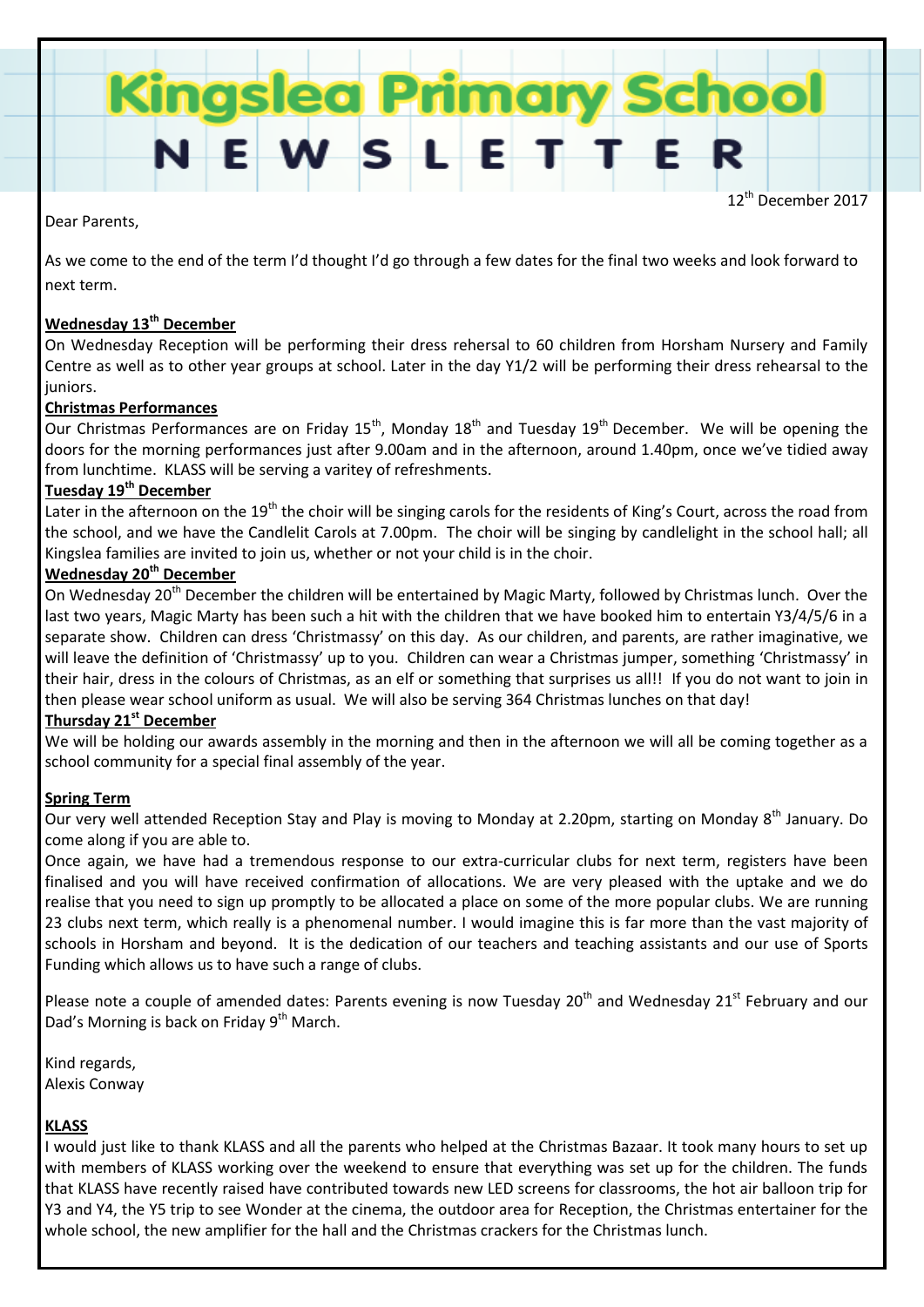# **Children in Need- Friday 17th November**

What a fabulous day we had with an array of wonderful outfits from both children and staff. We showed off our outfits in assembly, talked about what Children in Needs aims are and watch a video to showing some of the beneficiaries of Children in Need funding. We raised a total of £457.12.

#### **Book Amnesty**

We do love reading and as we always say, it is important that the children read

every night. Those that do tend to do better at school than those who don't. Over the last two years we have bought around £17,000 worth of books. If you have any of our books at home that need returning please do so and/or if you have any books at home that your child/ren has outgrown and you think would be enjoyed by children in our school please do bring them in to the office and we will put them in class libraries.

#### **Kingslea Sport**

**Girls Football** – Over 6 weeks the girls of years 4, 5 and 6 have been determined to work hard and achieve their very best at the Girls Football Tournament at Tanbridge House School. They have shown great enthusiasm, team work and desire to improve in all parts of their games. There were 16 teams involved in the tournament and we scored a variety of great team goals in the majority of our games. The end result shows how hard all of the girls worked and we won one of four divisions.

**Badminton Festival** – this was great for the children of year 3 and 4 to experience some quality coaching from ranked UK professionals. The children showed great concentration and respect to the coaches. They learnt new techniques and showed off their skills and abilities for all to see.

**Hockey** – The Kingslea hockey teams have been fantastic over 2 hockey meetings. They have showed wonderful teamwork and great sportsmanship to all. They have improved immensely in the understanding of the game and improved in their own abilities, skill and positioning. We are looking forward to the final meeting.

**Play Leaders** – The Kingslea play leaders are very much enjoying the responsibility of working with KS1. They have smiles on their faces and share their knowledge with so many great ideas for the younger children to enjoy.

**PE** – PE has been fantastic all around the school, with every child motivating each other to do their best and having great energy in the classes. Reception love to recreate the story through PE sports movements, KS1 work hard to improve in their abilities and understanding of team games in football and basketball. KS2 have been working hard and concentrating on learning about the body positions in gymnastics and hockey.

**Lunchtime Club** – Year 1 and 2 have been attending multisport sessions. They have been getting a better understanding of a variety of different sports, whether it is individual games or team games, they show great enthusiasm.

Mr Mothee would like to thank all of the parents who have assisted in transporting children to the events. Thank you to all of the sports leaders from Millais who have helped run the after school clubs each week and finally a big thanks for all the teachers who run after school clubs.





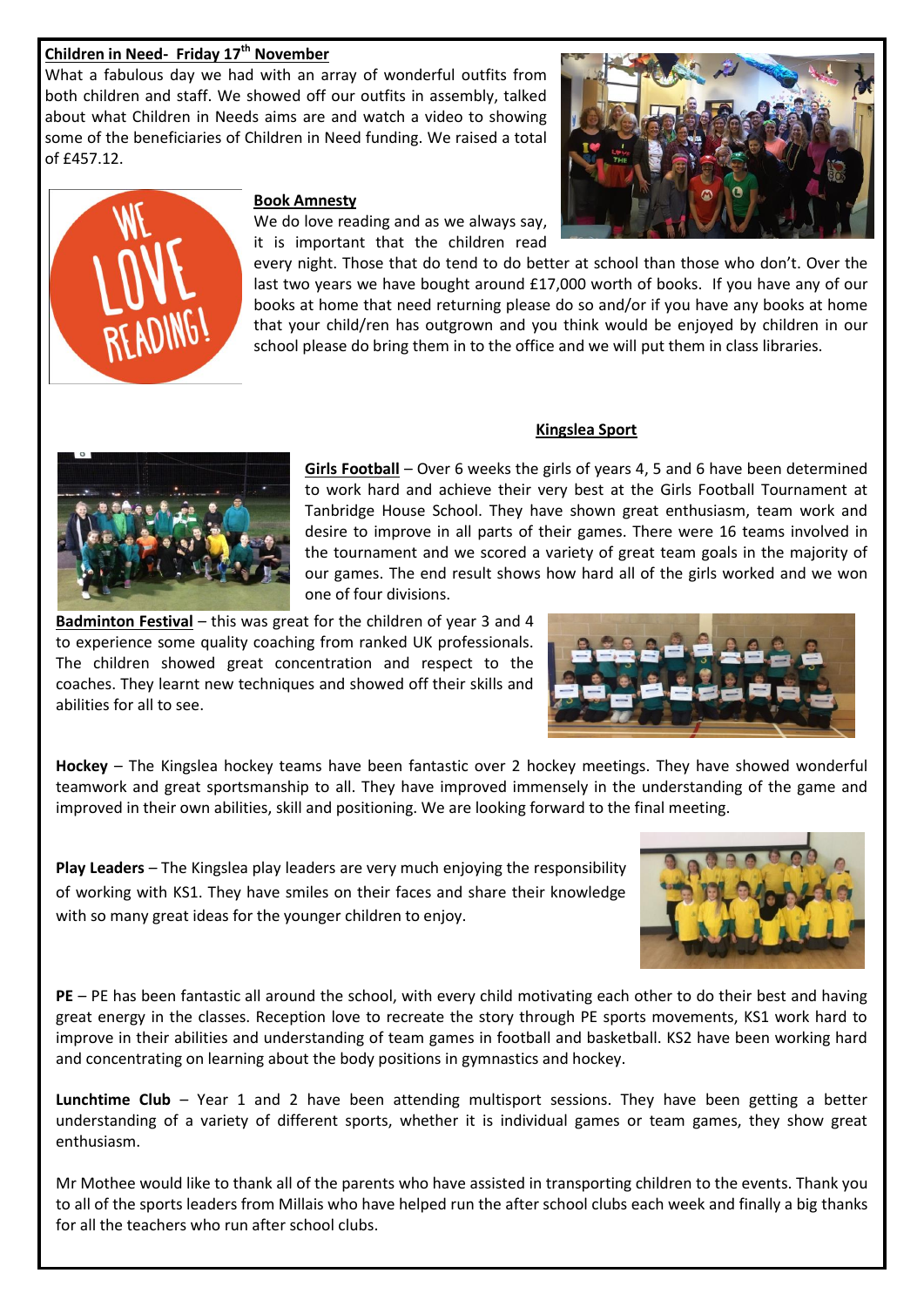# **ROCKETEERS**

Dear Kingslea Parents,

Rocketeers recently undertook a survey; the response was very positive and has resulted in progressive changes at our Kingslea site. One key point that came to light was communication - parents who use us, and those that don't, want to know what happens at Rocketeers!

Because of this feedback, we've increased our presence on our social media sites (Facebook, Twitter & Instagram), detailing themes, daily activities and upcoming holiday clubs. The introduction of whiteboards with newsworthy bulletins was implemented and has been well received. We are working towards a more effective handover at drop off and pick-up. Activities are more focused and the introduction of Mathletics and "homework time" has proved a hit with our older children. Our website is updated, relevant and will soon have details of all our staff. This is just the beginning.

# **Ad Hoc Sessions**

Whilst availability at Kingslea is limited, as our clubs are mostly full, we will always endeavour to help with last minute bookings, where possible. All families are welcome to enquire should you need any ad hoc requirements.

# **Winter Holiday Club**

The end of the Autumn term is upon us, and with that in mind, we are now accepting booking for our Holiday Club. We are opening on site on 22<sup>nd</sup> December and 2<sup>nd</sup> & 3<sup>rd</sup> January. Further details can be found in our flyer, as attached. We welcome comments from all Kingslea parents. Please do get in touch if we can answer any questions at all. You can reach us on 01403 371020 o[r enquiries@rocketeerschildcare.co.uk.](mailto:enquiries@rocketeerschildcare.co.uk) Looking forward to hearing from you.

The Rocketeers Team

If parents require any information about Rocketeers or other childcare providers who serve Kingslea please ask at the school office.

# *Notes from the School Office*

- *Parking – we have had a number of complaints both from the Nursery and the local residents of inconsiderate parking. The Nursery car park is not for use by Kingslea parents as it has limited space and is required for Nursery drop off and pick up. If you park in the street in Kingslea please ensure you are not blocking driveways and that all residents can move their cars in and out if necessary. To ease the traffic issues please try to park away from the school and walk to drop off/pick up your child.*
- *If your child is absent from school, YOU MUST REPORT IT TO THE SCHOOL OFFICE, this may be via ParentMail, email, telephone message or in person. It is not sufficient to merely report it to a class teacher as the message may not always get to the Office.*
- *I am pleased to report that 'REMEMBER TO BRING EVERYTHING TO SCHOOL WEEK' was a great success, with the number of forgotten items greatly reduced. Please try to continue the excellent work.*

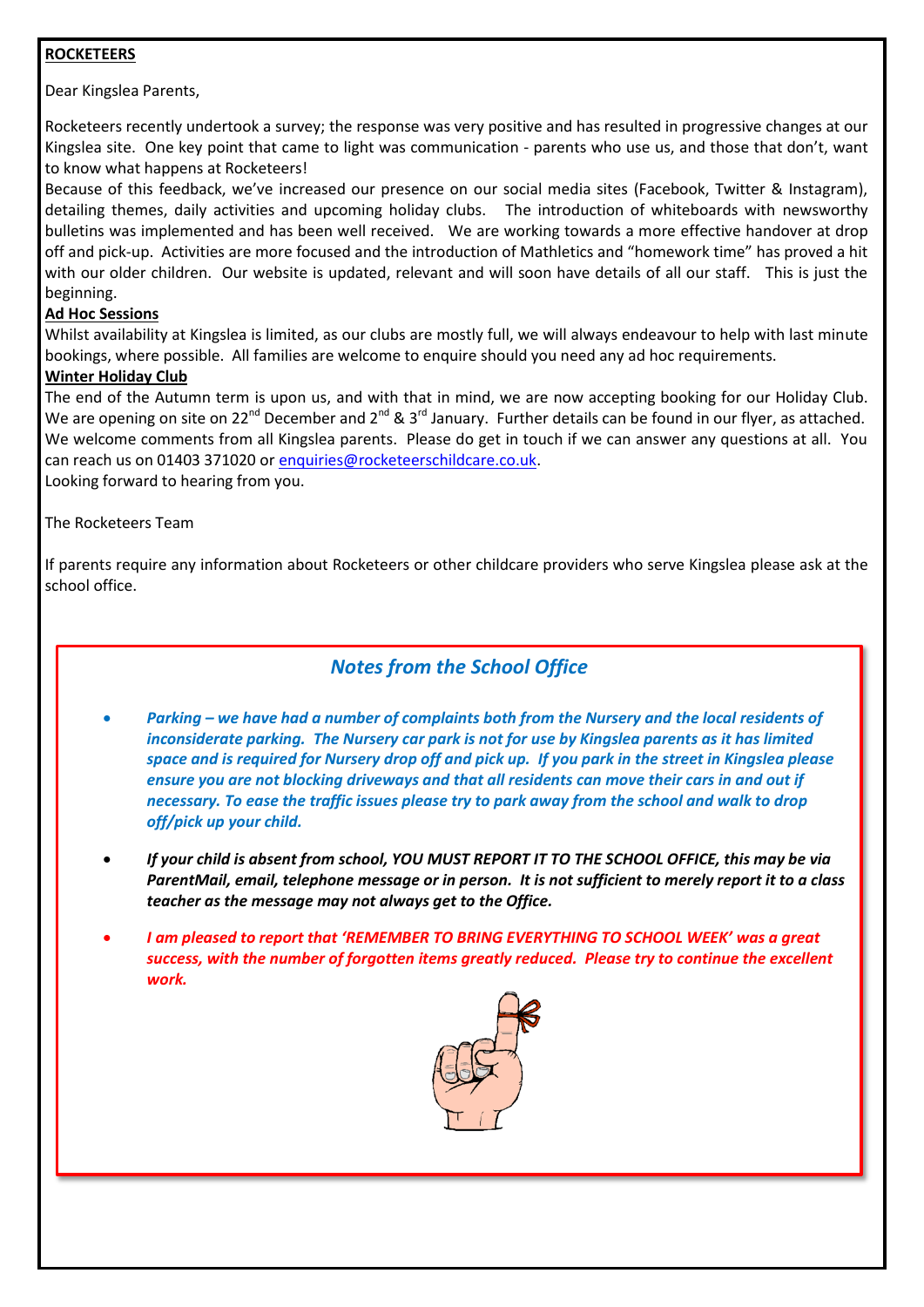| <b>Autumn Term 2017</b>                                                          |                                                                                                         |  |  |  |
|----------------------------------------------------------------------------------|---------------------------------------------------------------------------------------------------------|--|--|--|
| Tuesday 12 <sup>th</sup> December                                                | Y5 Greek Workshop                                                                                       |  |  |  |
| Friday 15 <sup>th</sup> December                                                 | 9.30am Y1/2 Christmas Production<br>2.15pm Reception Christmas Production                               |  |  |  |
| Monday 18 <sup>th</sup> December                                                 | 2.15pm Y1/2 Christmas Production                                                                        |  |  |  |
| Tuesday 19 <sup>th</sup> December                                                | 9.45am Reception Christmas Production<br>2.15pm Y1/2 Christmas Production                               |  |  |  |
|                                                                                  | 7.00pm Candlelit Carols                                                                                 |  |  |  |
| Wednesday 20 <sup>th</sup> December                                              | <b>Magic Marty Performances</b><br>Christmas Lunch Dress Christmassy!                                   |  |  |  |
| Thursday 21st December                                                           | Last day of term                                                                                        |  |  |  |
| <b>Spring Term 2018</b>                                                          |                                                                                                         |  |  |  |
| Wednesday 3rd January                                                            | INSET Day - Maths and Mindfulness                                                                       |  |  |  |
| Thursday 4 <sup>th</sup> January                                                 | Children back in school                                                                                 |  |  |  |
| Monday 8 <sup>th</sup> January                                                   | 2.20pm Stay and Play - Reception                                                                        |  |  |  |
| Tuesday 9 <sup>th</sup> January                                                  | 6.30pm SATs meeting for Y5/6 parents and children<br>Karate restarts                                    |  |  |  |
| Monday 15 <sup>th</sup> January                                                  | Clubs start                                                                                             |  |  |  |
| Wednesday 17 <sup>th</sup> January                                               | 4pm Netball League @ Collyers                                                                           |  |  |  |
| Thursday 18 <sup>th</sup> January                                                | 9.00am Resources Committee<br>6.15pm Girls and Dads evening                                             |  |  |  |
| Tuesday 23 <sup>rd</sup> January                                                 | 9.00am Reception endangered species workshop                                                            |  |  |  |
| Thursday 25 <sup>th</sup> January                                                | Basketball League @ Henfield                                                                            |  |  |  |
| Wednesday 31 <sup>st</sup> January                                               | 9.30am Y5 Rugby @ Forest                                                                                |  |  |  |
| Thursday 1 <sup>st</sup> February                                                | 6.00pm Governors Curriculum meeting                                                                     |  |  |  |
| Friday 2 <sup>nd</sup> February                                                  | 5.00pm Table Tennis League @ Collyers                                                                   |  |  |  |
| Tuesday 6 <sup>th</sup> February                                                 | Choir @ O2                                                                                              |  |  |  |
| Thursday 8 <sup>th</sup> February                                                | 10.00am Indoor Athletics Tournament 4.30pm Basketball League @ Collyers                                 |  |  |  |
|                                                                                  | 6.15pm Boys and Mums Evening                                                                            |  |  |  |
| Friday 9 <sup>th</sup> February                                                  | 5.00pm Table Tennis League @ Collyers                                                                   |  |  |  |
| Half Term : Monday 12 <sup>th</sup> February to Friday 16 <sup>th</sup> February |                                                                                                         |  |  |  |
| Tuesday 20 <sup>th</sup> February                                                | Parents' Evening (Please note new date)                                                                 |  |  |  |
| Wednesday 21 <sup>st</sup> February                                              | Parents' Evening                                                                                        |  |  |  |
| Thursday 22 <sup>nd</sup> February                                               | 1.00pm Cross Country @ Christ's Hospital 4.30pm Basketball League @ Collyers<br>6pm Full Governing Body |  |  |  |
| Friday 23rd                                                                      | 4.00pm Y3 Football Cup @ Horsham Park<br>Y4 Viking Day                                                  |  |  |  |
| Thursday 1 <sup>st</sup> March                                                   | Y4 Maths Competition @ Christ's Hospital                                                                |  |  |  |
| Friday 2 <sup>nd</sup> March                                                     | 4.00pm Y5/6 Girl's Football Cup @ Horsham Park<br>5.00pm Table Tennis @ Collyers                        |  |  |  |
| Tuesday 6 <sup>th</sup> March                                                    | 1.00pm Y3/4 Rugby @ Collyers                                                                            |  |  |  |
| Wednesday 7 <sup>th</sup> March                                                  | 4.00pm Netball League @ Collyers                                                                        |  |  |  |
| Thursday 8 <sup>th</sup> March                                                   | Class photos                                                                                            |  |  |  |
| Friday 9 <sup>th</sup> March                                                     | 9.00am Dads' Morning (Please note this is a new date)                                                   |  |  |  |
|                                                                                  | 4.00pm Y4 Football Cup @ Horsham Park 5.00pm Table Tennis @ Collyers                                    |  |  |  |
| Tuesday 13 <sup>th</sup> March                                                   | 1.00pm Tag Rugby Tournament @ Horsham Rugby Club                                                        |  |  |  |
| Thursday 15 <sup>th</sup> March                                                  | Y5 to Houses of Parliament                                                                              |  |  |  |
| Friday 16 <sup>th</sup> March                                                    | 4.00pm Y5 Football Cup @ Horsham Park                                                                   |  |  |  |
| Friday 23rd March                                                                | 4.00pm Y6 Football Cup @ Horsham Park                                                                   |  |  |  |
| Thursday 29 <sup>th</sup> March                                                  | Welly Walk Last day of term                                                                             |  |  |  |